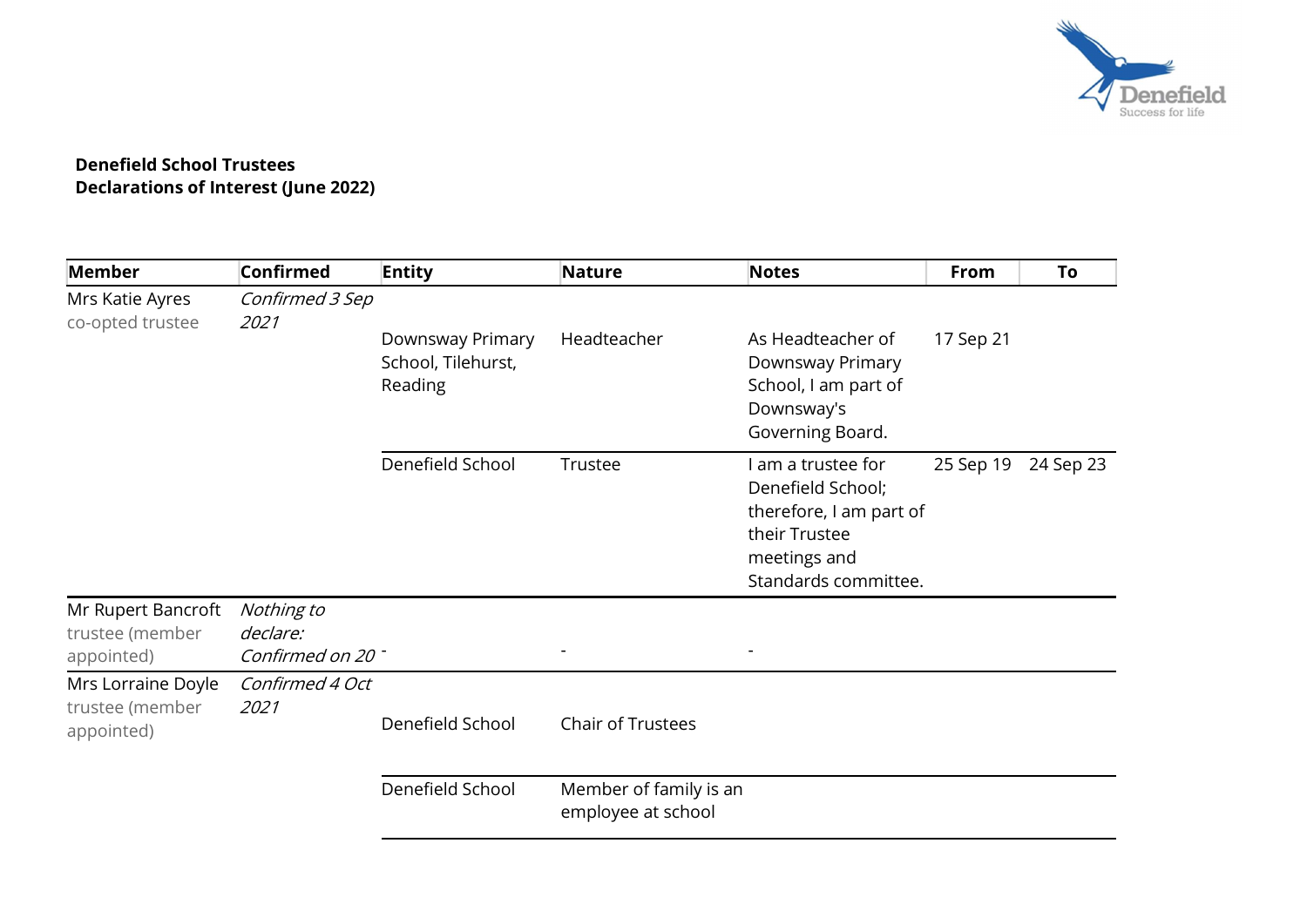

|                                                   |                                                   | The Hill Primary<br>School                         | <b>Chair of Governors</b> |                                                              |           |
|---------------------------------------------------|---------------------------------------------------|----------------------------------------------------|---------------------------|--------------------------------------------------------------|-----------|
|                                                   |                                                   | Ridgeway Primary<br>School                         | Clerk to Governors        |                                                              |           |
|                                                   |                                                   | All Saints Infants<br>School                       | Clerk to Governors        |                                                              |           |
|                                                   |                                                   | IGovS - independent Consultant<br>Governor Support |                           |                                                              |           |
| Dr Adam Greenhalgh Confirmed 27<br>parent trustee | Sep 2021                                          | Cisco Systems                                      | Employee                  |                                                              | 01 Jun 11 |
|                                                   |                                                   | Denefield School                                   | Married to Employee       | My wife is a Lab<br>technician in the<br>science department. | 15 Oct 19 |
| Mr Stephen Kayongo Nothing to<br>parent trustee   | declare:<br>Confirmed 20 Oct<br>2021              |                                                    |                           |                                                              |           |
| <b>Trev Keable</b><br>co-opted trustee            | Nothing to<br>declare:<br>Confirmed 9 Jun<br>2022 |                                                    |                           |                                                              |           |